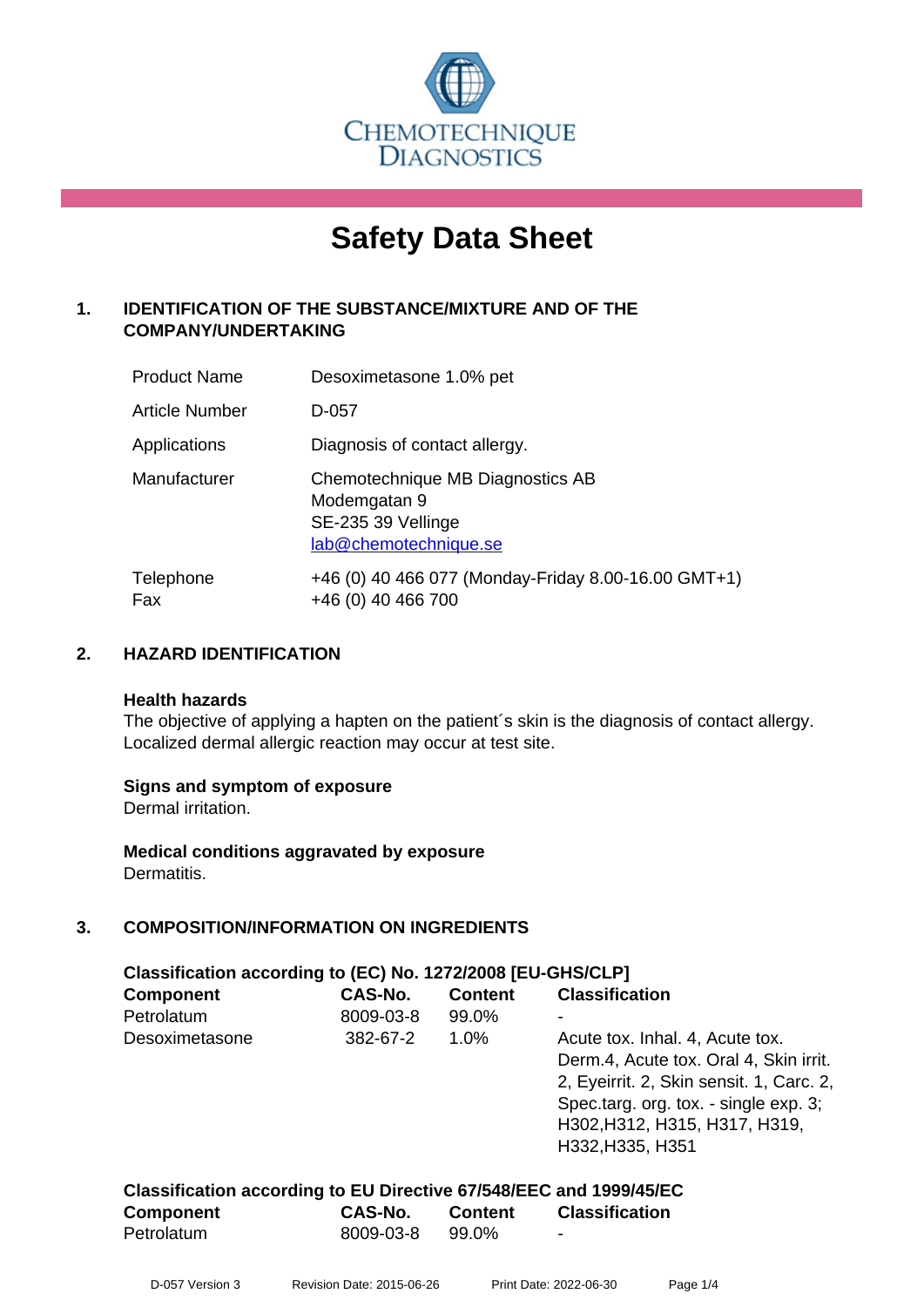#### **4. FIRST AID MEASURES**

**Emergency and first aid procedures** Obtain medical attention.

#### **5. FIRE-FIGHTING MEASURES\***

#### **Suitable extinguish media**

CO2, powder or water spray. Fight larger fires with water spray or alcohol resistant foam.

**For safety reasons unsuitable extinguishing agents** Water with full jet.

**Special protective equipment for fire-fighters** Wear self-contained respiratory protective device. Wear fully protective suit.

\*Data is shown for petrolatum only

#### **6. ACCIDENTAL RELEASES MEASURES**

**Steps to be taken if material is released or spilled** Contain and place in a closed container.

#### **7. HANDLING AND STORAGE**

**Precautions to be taken in handling and storage** Store dark at 5-8°C. Avoid extended exposure to light. FOR EXTERNAL USE ONLY.

#### **8. EXPOSURE CONTROLS/PERSONAL PROTECTION**

**Respiratory protection** Not required.

**Ventilation** Local exhaust.

#### **Protective gloves**

Disposal gloves.

#### **Eye protection**

Not required with normal use.

#### **Work/Hygienic practices**

Wash hands after each use.

# **9. PHYSICAL AND CHEMICAL PROPERTIES**

Odour **Odourless** 

Appearance Ivory White Semi-solid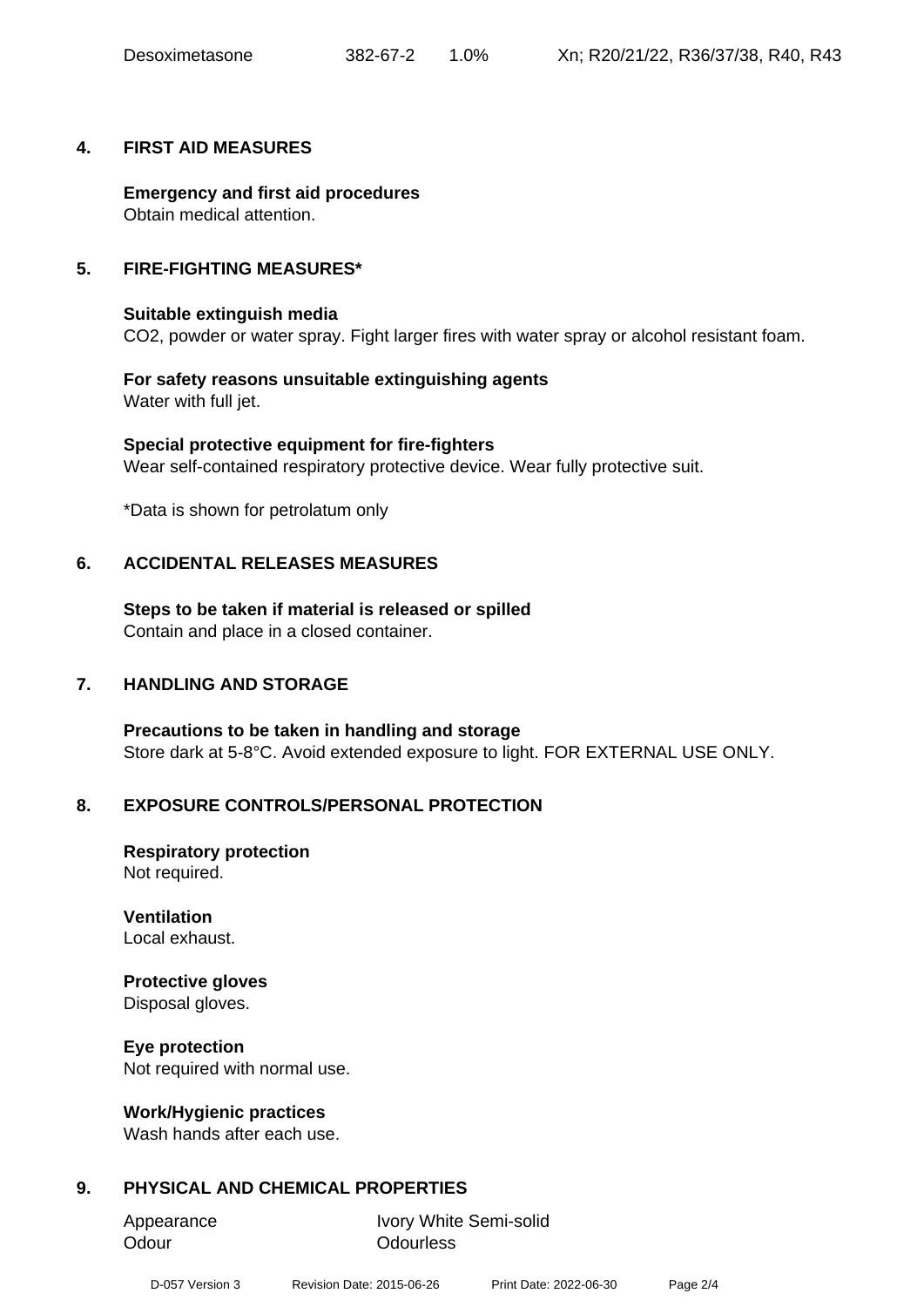Melting point\* 50-55° C Boiling point\* No data available Flash point\*  $>100^{\circ}$ C Self ignition\* Product does not self ignite. Danger of explosion\* Product does not present an explosion hazard. Density\* No data available. Solubility in/Miscibility with Water\* Insoluble

\*Data is shown for petrolatum only

# **10. STABILITY AND REACTIVITY**

#### **Incompability**

May react with strong oxidizing agents.

#### **Stability**

Stable at recommended storage conditions.

#### **Hazardous byproducts**

Combustion may generate CO, CO2 and other oxides.

# **Hazardous polymerization**

Will not occur.

# **11. TOXICOLOGICAL INFORMATION**

No data available.

# **12. ECOLOGICAL INFORMATION**

No data available.

#### **13. DISPOSAL CONSIDERATIONS**

#### **Waste disposal method**

Comply with federal, state/provincial and local regulation.

#### **14. TRANSPORT INFORMATION**

Not dangerous goods.

#### **15. REGULATORY INFORMATION**

The classification is according to the latest editions of the EU lists, and extended by company and literature data.

# **16. OTHER INFORMATION**

#### **Text of H-statements and R-phrases mentioned in Section 3**